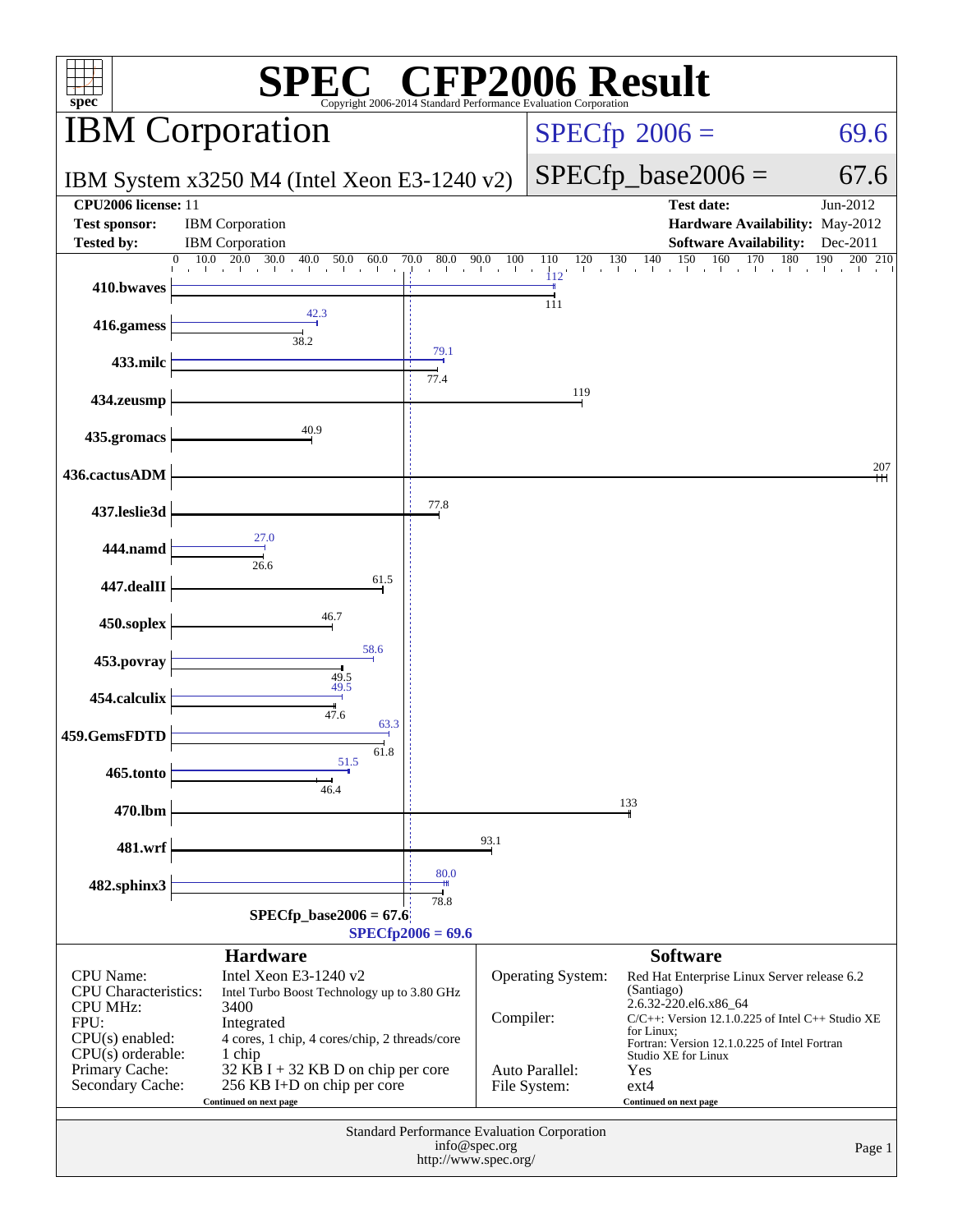

IBM Corporation

#### $SPECfp2006 = 69.6$  $SPECfp2006 = 69.6$

 $SPECTp\_base2006 = 67.6$ 

IBM System x3250 M4 (Intel Xeon E3-1240 v2)

| <b>CPU2006 license: 11</b>                                                 |                                                                                                                    |                                                                                    | <b>Test date:</b><br>$Jun-2012$                            |
|----------------------------------------------------------------------------|--------------------------------------------------------------------------------------------------------------------|------------------------------------------------------------------------------------|------------------------------------------------------------|
| <b>Test sponsor:</b>                                                       | <b>IBM</b> Corporation                                                                                             |                                                                                    | <b>Hardware Availability: May-2012</b>                     |
| <b>Tested by:</b>                                                          | <b>IBM</b> Corporation                                                                                             |                                                                                    | <b>Software Availability:</b><br>$Dec-2011$                |
| L3 Cache:<br>Other Cache:<br>Memory:<br>Disk Subsystem:<br>Other Hardware: | 8 MB I+D on chip per chip<br>None<br>16 GB (2 x 8 GB 2Rx8 PC3-12800E-11, ECC)<br>1 x 146 GB SAS, 15000 RPM<br>None | <b>System State:</b><br><b>Base Pointers:</b><br>Peak Pointers:<br>Other Software: | Run level 3 (multi-user)<br>64-bit<br>$32/64$ -bit<br>None |

**[Results Table](http://www.spec.org/auto/cpu2006/Docs/result-fields.html#ResultsTable)**

| Results Table                                                                                            |                |       |                |       |                |             |                |              |                |              |                |              |
|----------------------------------------------------------------------------------------------------------|----------------|-------|----------------|-------|----------------|-------------|----------------|--------------|----------------|--------------|----------------|--------------|
|                                                                                                          | <b>Base</b>    |       |                |       |                | <b>Peak</b> |                |              |                |              |                |              |
| <b>Benchmark</b>                                                                                         | <b>Seconds</b> | Ratio | <b>Seconds</b> | Ratio | <b>Seconds</b> | Ratio       | <b>Seconds</b> | <b>Ratio</b> | <b>Seconds</b> | <b>Ratio</b> | <b>Seconds</b> | <b>Ratio</b> |
| 410.bwaves                                                                                               | 122            | 111   | 122            | 111   | 122            | 112         | 122            | 111          | 122            | 112          | <u>122</u>     | <u>112</u>   |
| $416$ .gamess                                                                                            | 512            | 38.3  | 512            | 38.2  | 512            | 38.2        | 463            | 42.3         | 462            | 42.3         | 462            | 42.4         |
| $433$ .milc                                                                                              | 119            | 77.5  | 119            | 77.4  | 119            | 77.4        | <b>116</b>     | 79.1         | 116            | 79.2         | 116            | 78.9         |
| 434.zeusmp                                                                                               | 76.2           | 119   | 76.2           | 119   | 76.2           | 119         | 76.2           | 119          | 76.2           | 119          | 76.2           | 119          |
| 435.gromacs                                                                                              | 175            | 40.9  | 175            | 40.9  | 175            | 40.7        | 175            | 40.9         | 175            | 40.9         | 175            | 40.7         |
| 436.cactusADM                                                                                            | 58.2           | 205   | 57.4           | 208   | 57.8           | 207         | 58.2           | 205          | 57.4           | 208          | 57.8           | 207          |
| 437.leslie3d                                                                                             | 121            | 77.9  | 121            | 77.8  | 121            | 77.8        | 121            | 77.9         | 121            | 77.8         | <b>121</b>     | 77.8         |
| 444.namd                                                                                                 | 302            | 26.6  | 302            | 26.6  | 302            | 26.6        | 297            | 27.0         | 297            | 27.0         | 297            | 27.0         |
| 447.dealII                                                                                               | 186            | 61.5  | 186            | 61.4  | 186            | 61.5        | 186            | 61.5         | 186            | 61.4         | 186            | 61.5         |
| 450.soplex                                                                                               | 179            | 46.7  | 179            | 46.7  | 179            | 46.7        | 179            | 46.7         | 179            | 46.7         | 179            | 46.7         |
| 453.povray                                                                                               | 107            | 49.5  | 107            | 49.5  | 107            | 49.9        | 90.7           | 58.6         | 90.8           | 58.6         | 90.7           | 58.7         |
| 454.calculix                                                                                             | 173            | 47.6  | 174            | 47.3  | 173            | 47.7        | 167            | 49.5         | 167            | 49.5         | 167            | 49.5         |
| 459.GemsFDTD                                                                                             | 171            | 61.9  | <u>172</u>     | 61.8  | 172            | 61.8        | 168            | 63.3         | 168            | 63.3         | 168            | 63.2         |
| $465$ .tonto                                                                                             | 212            | 46.4  | 210            | 46.8  | 233            | 42.2        | 192            | 51.3         | 191            | 51.5         | 190            | 51.7         |
| 470.1bm                                                                                                  | 103            | 133   | 103            | 134   | 103            | 133         | 103            | 133          | 103            | 134          | 103            | 133          |
| 481.wrf                                                                                                  | 120            | 93.2  | 120            | 93.1  | 120            | 93.1        | 120            | 93.2         | <b>120</b>     | 93.1         | 120            | 93.1         |
| 482.sphinx3                                                                                              | 247            | 79.0  | 247            | 78.8  | 248            | 78.7        | 244            | 80.0         | 242            | 80.4         | 245            | 79.4         |
| Results appear in the order in which they were run. Bold underlined text indicates a median measurement. |                |       |                |       |                |             |                |              |                |              |                |              |

#### **[Operating System Notes](http://www.spec.org/auto/cpu2006/Docs/result-fields.html#OperatingSystemNotes)**

Stack size set to unlimited using "ulimit -s unlimited"

#### **[Platform Notes](http://www.spec.org/auto/cpu2006/Docs/result-fields.html#PlatformNotes)**

 BIOS Settings: Turbo Mode enabled in BIOS C-State enabled in BIOS Sysinfo program /root/SPECcpu1.2/config/sysinfo.rev6800 \$Rev: 6800 \$ \$Date:: 2011-10-11 #\$ 6f2ebdff5032aaa42e583f96b07f99d3 running on localhost.localdomain Tue Jun 26 19:23:54 2012

 This section contains SUT (System Under Test) info as seen by some common utilities. To remove or add to this section, see: <http://www.spec.org/cpu2006/Docs/config.html#sysinfo> Continued on next page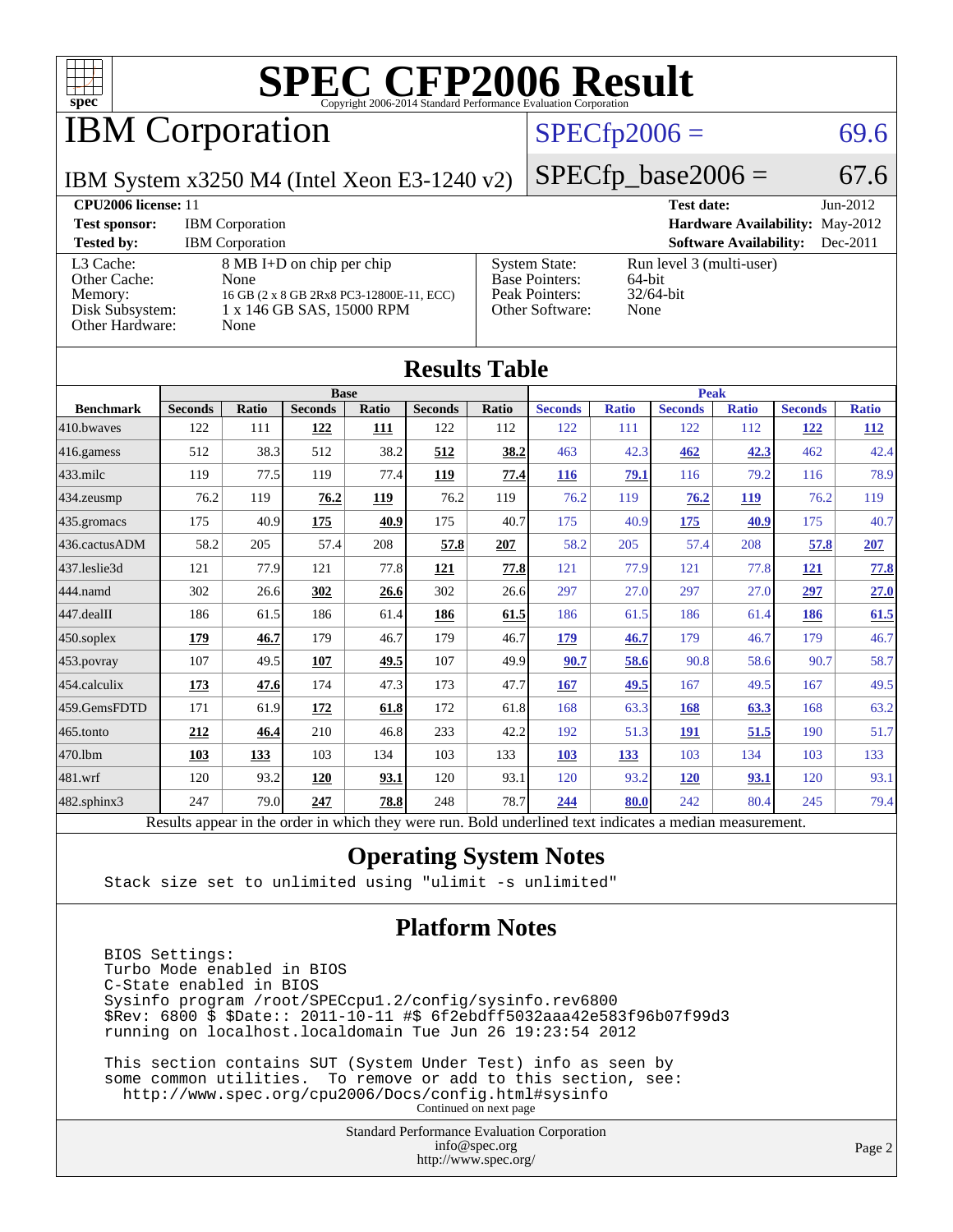

**IBM** Corporation

 $SPECTp2006 = 69.6$ 

IBM System x3250 M4 (Intel Xeon E3-1240 v2)

**[Test sponsor:](http://www.spec.org/auto/cpu2006/Docs/result-fields.html#Testsponsor)** IBM Corporation **[Hardware Availability:](http://www.spec.org/auto/cpu2006/Docs/result-fields.html#HardwareAvailability)** May-2012

 $SPECTp\_base2006 = 67.6$ **[CPU2006 license:](http://www.spec.org/auto/cpu2006/Docs/result-fields.html#CPU2006license)** 11 **[Test date:](http://www.spec.org/auto/cpu2006/Docs/result-fields.html#Testdate)** Jun-2012

**[Tested by:](http://www.spec.org/auto/cpu2006/Docs/result-fields.html#Testedby)** IBM Corporation **[Software Availability:](http://www.spec.org/auto/cpu2006/Docs/result-fields.html#SoftwareAvailability)** Dec-2011

#### **[Platform Notes \(Continued\)](http://www.spec.org/auto/cpu2006/Docs/result-fields.html#PlatformNotes)**

 From /proc/cpuinfo model name : Intel $(R)$  Xeon $(R)$  CPU E3-1240 V2 @ 3.40GHz 1 "physical id"s (chips) 8 "processors" cores, siblings (Caution: counting these is hw and system dependent. The following excerpts from /proc/cpuinfo might not be reliable. Use with caution.) cpu cores : 4 siblings : 8 physical 0: cores 0 1 2 3 cache size : 8192 KB From /proc/meminfo<br>MemTotal: 16322724 kB HugePages\_Total: 0<br>Hugepagesize: 2048 kB Hugepagesize: /usr/bin/lsb\_release -d Red Hat Enterprise Linux Server release 6.2 (Santiago) From /etc/\*release\* /etc/\*version\* redhat-release: Red Hat Enterprise Linux Server release 6.2 (Santiago) system-release: Red Hat Enterprise Linux Server release 6.2 (Santiago) system-release-cpe: cpe:/o:redhat:enterprise\_linux:6server:ga:server uname -a: Linux localhost.localdomain 2.6.32-220.el6.x86\_64 #1 SMP Wed Nov 9 08:03:13 EST 2011 x86\_64 x86\_64 x86\_64 GNU/Linux run-level 3 Jun 25 15:02 SPEC is set to: /root/SPECcpul.2<br>Filesystem Type Size U Type Size Used Avail Use% Mounted on /dev/mapper/VolGroup-lv\_root ext4 50G 30G 17G 64% / Additional information from dmidecode: Memory: 2x Micron 18JSF1G72AZ-1G6D1 8 GB 1600 MHz 2 rank (End of data from sysinfo program)

#### **[General Notes](http://www.spec.org/auto/cpu2006/Docs/result-fields.html#GeneralNotes)**

Environment variables set by runspec before the start of the run:  $KMP$  AFFINITY = "granularity=fine, scatter" LD\_LIBRARY\_PATH = "/root/SPECcpu1.2/libs/32:/root/SPECcpu1.2/libs/64" OMP\_NUM\_THREADS = "4"

 Binaries compiled on a system with 1x Core i7-860 CPU + 8GB Continued on next page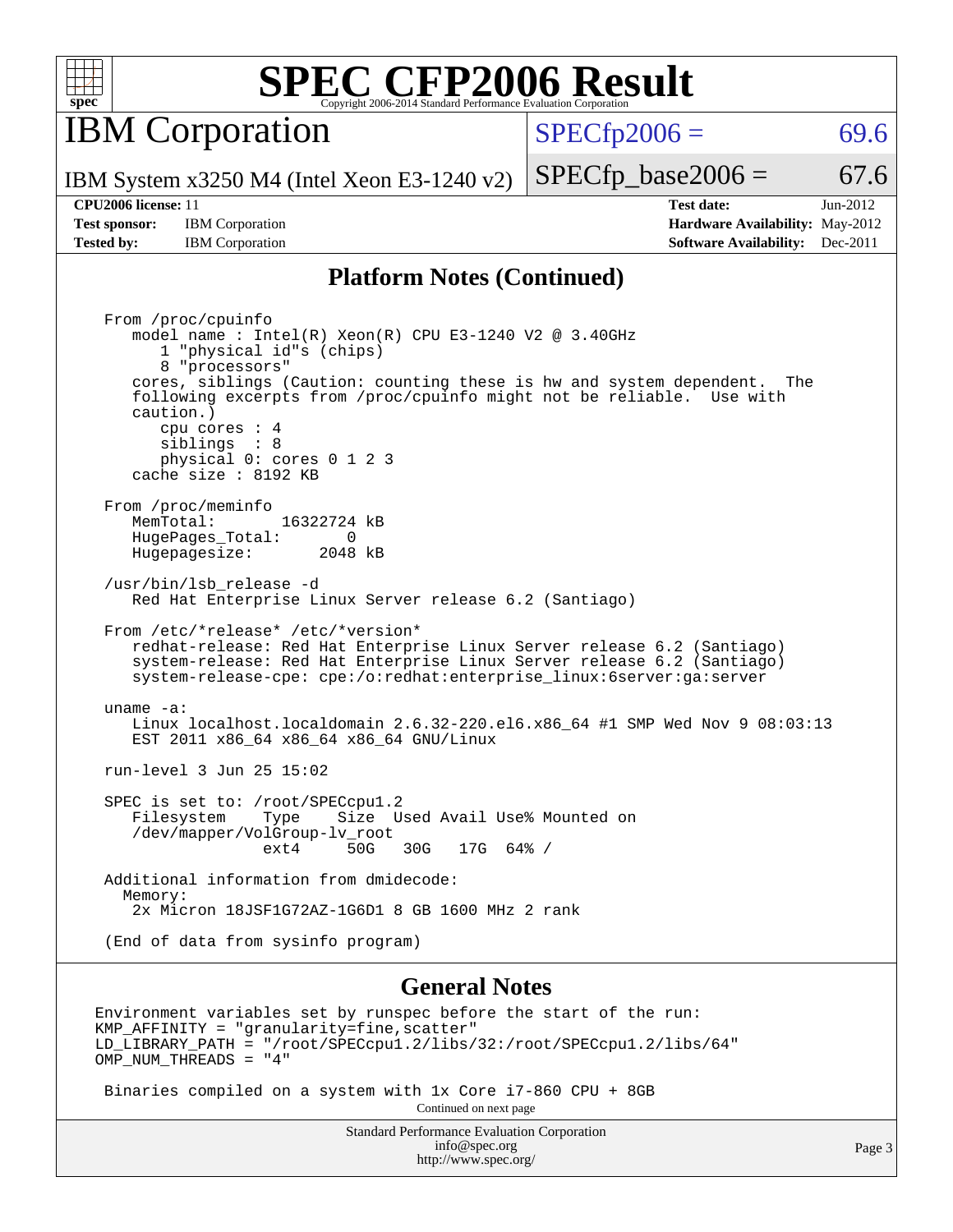

## IBM Corporation

 $SPECTp2006 = 69.6$ 

IBM System x3250 M4 (Intel Xeon E3-1240 v2)

**[Test sponsor:](http://www.spec.org/auto/cpu2006/Docs/result-fields.html#Testsponsor)** IBM Corporation **[Hardware Availability:](http://www.spec.org/auto/cpu2006/Docs/result-fields.html#HardwareAvailability)** May-2012 **[Tested by:](http://www.spec.org/auto/cpu2006/Docs/result-fields.html#Testedby)** IBM Corporation **[Software Availability:](http://www.spec.org/auto/cpu2006/Docs/result-fields.html#SoftwareAvailability)** Dec-2011

**[CPU2006 license:](http://www.spec.org/auto/cpu2006/Docs/result-fields.html#CPU2006license)** 11 **[Test date:](http://www.spec.org/auto/cpu2006/Docs/result-fields.html#Testdate)** Jun-2012

 $SPECTp\_base2006 = 67.6$ 

#### **[General Notes \(Continued\)](http://www.spec.org/auto/cpu2006/Docs/result-fields.html#GeneralNotes)**

 memory using RHEL5.5 Transparent Huge Pages enabled with: echo always > /sys/kernel/mm/redhat\_transparent\_hugepage/enabled

## **[Base Compiler Invocation](http://www.spec.org/auto/cpu2006/Docs/result-fields.html#BaseCompilerInvocation)**

[C benchmarks](http://www.spec.org/auto/cpu2006/Docs/result-fields.html#Cbenchmarks):  $\text{icc}$   $-\text{m64}$ 

[C++ benchmarks:](http://www.spec.org/auto/cpu2006/Docs/result-fields.html#CXXbenchmarks) [icpc -m64](http://www.spec.org/cpu2006/results/res2012q3/cpu2006-20120628-23225.flags.html#user_CXXbase_intel_icpc_64bit_bedb90c1146cab66620883ef4f41a67e)

[Fortran benchmarks](http://www.spec.org/auto/cpu2006/Docs/result-fields.html#Fortranbenchmarks): [ifort -m64](http://www.spec.org/cpu2006/results/res2012q3/cpu2006-20120628-23225.flags.html#user_FCbase_intel_ifort_64bit_ee9d0fb25645d0210d97eb0527dcc06e)

[Benchmarks using both Fortran and C](http://www.spec.org/auto/cpu2006/Docs/result-fields.html#BenchmarksusingbothFortranandC): [icc -m64](http://www.spec.org/cpu2006/results/res2012q3/cpu2006-20120628-23225.flags.html#user_CC_FCbase_intel_icc_64bit_0b7121f5ab7cfabee23d88897260401c) [ifort -m64](http://www.spec.org/cpu2006/results/res2012q3/cpu2006-20120628-23225.flags.html#user_CC_FCbase_intel_ifort_64bit_ee9d0fb25645d0210d97eb0527dcc06e)

## **[Base Portability Flags](http://www.spec.org/auto/cpu2006/Docs/result-fields.html#BasePortabilityFlags)**

| 410.bwaves: -DSPEC CPU LP64                 |                                                                |
|---------------------------------------------|----------------------------------------------------------------|
| 416.gamess: -DSPEC_CPU_LP64                 |                                                                |
| 433.milc: -DSPEC CPU LP64                   |                                                                |
| 434.zeusmp: -DSPEC_CPU_LP64                 |                                                                |
| 435.gromacs: -DSPEC_CPU_LP64 -nofor_main    |                                                                |
| 436.cactusADM: -DSPEC CPU LP64 -nofor main  |                                                                |
| 437.leslie3d: -DSPEC CPU LP64               |                                                                |
| 444.namd: - DSPEC_CPU LP64                  |                                                                |
| 447.dealII: -DSPEC CPU LP64                 |                                                                |
| 450.soplex: -DSPEC_CPU_LP64                 |                                                                |
| 453.povray: -DSPEC_CPU_LP64                 |                                                                |
| 454.calculix: - DSPEC CPU LP64 - nofor main |                                                                |
| 459.GemsFDTD: - DSPEC_CPU LP64              |                                                                |
| 465.tonto: - DSPEC CPU LP64                 |                                                                |
| 470.1bm: - DSPEC CPU LP64                   |                                                                |
|                                             | 481.wrf: -DSPEC CPU_LP64 -DSPEC_CPU_CASE_FLAG -DSPEC_CPU_LINUX |
| 482.sphinx3: -DSPEC_CPU_LP64                |                                                                |

## **[Base Optimization Flags](http://www.spec.org/auto/cpu2006/Docs/result-fields.html#BaseOptimizationFlags)**

[C benchmarks](http://www.spec.org/auto/cpu2006/Docs/result-fields.html#Cbenchmarks): [-xAVX](http://www.spec.org/cpu2006/results/res2012q3/cpu2006-20120628-23225.flags.html#user_CCbase_f-xAVX) [-ipo](http://www.spec.org/cpu2006/results/res2012q3/cpu2006-20120628-23225.flags.html#user_CCbase_f-ipo) [-O3](http://www.spec.org/cpu2006/results/res2012q3/cpu2006-20120628-23225.flags.html#user_CCbase_f-O3) [-no-prec-div](http://www.spec.org/cpu2006/results/res2012q3/cpu2006-20120628-23225.flags.html#user_CCbase_f-no-prec-div) [-static](http://www.spec.org/cpu2006/results/res2012q3/cpu2006-20120628-23225.flags.html#user_CCbase_f-static) [-parallel](http://www.spec.org/cpu2006/results/res2012q3/cpu2006-20120628-23225.flags.html#user_CCbase_f-parallel) [-opt-prefetch](http://www.spec.org/cpu2006/results/res2012q3/cpu2006-20120628-23225.flags.html#user_CCbase_f-opt-prefetch)

[-ansi-alias](http://www.spec.org/cpu2006/results/res2012q3/cpu2006-20120628-23225.flags.html#user_CCbase_f-ansi-alias)

[C++ benchmarks:](http://www.spec.org/auto/cpu2006/Docs/result-fields.html#CXXbenchmarks)

[-xAVX](http://www.spec.org/cpu2006/results/res2012q3/cpu2006-20120628-23225.flags.html#user_CXXbase_f-xAVX) [-ipo](http://www.spec.org/cpu2006/results/res2012q3/cpu2006-20120628-23225.flags.html#user_CXXbase_f-ipo) [-O3](http://www.spec.org/cpu2006/results/res2012q3/cpu2006-20120628-23225.flags.html#user_CXXbase_f-O3) [-no-prec-div](http://www.spec.org/cpu2006/results/res2012q3/cpu2006-20120628-23225.flags.html#user_CXXbase_f-no-prec-div) [-static](http://www.spec.org/cpu2006/results/res2012q3/cpu2006-20120628-23225.flags.html#user_CXXbase_f-static) [-opt-prefetch](http://www.spec.org/cpu2006/results/res2012q3/cpu2006-20120628-23225.flags.html#user_CXXbase_f-opt-prefetch) [-ansi-alias](http://www.spec.org/cpu2006/results/res2012q3/cpu2006-20120628-23225.flags.html#user_CXXbase_f-ansi-alias)

Continued on next page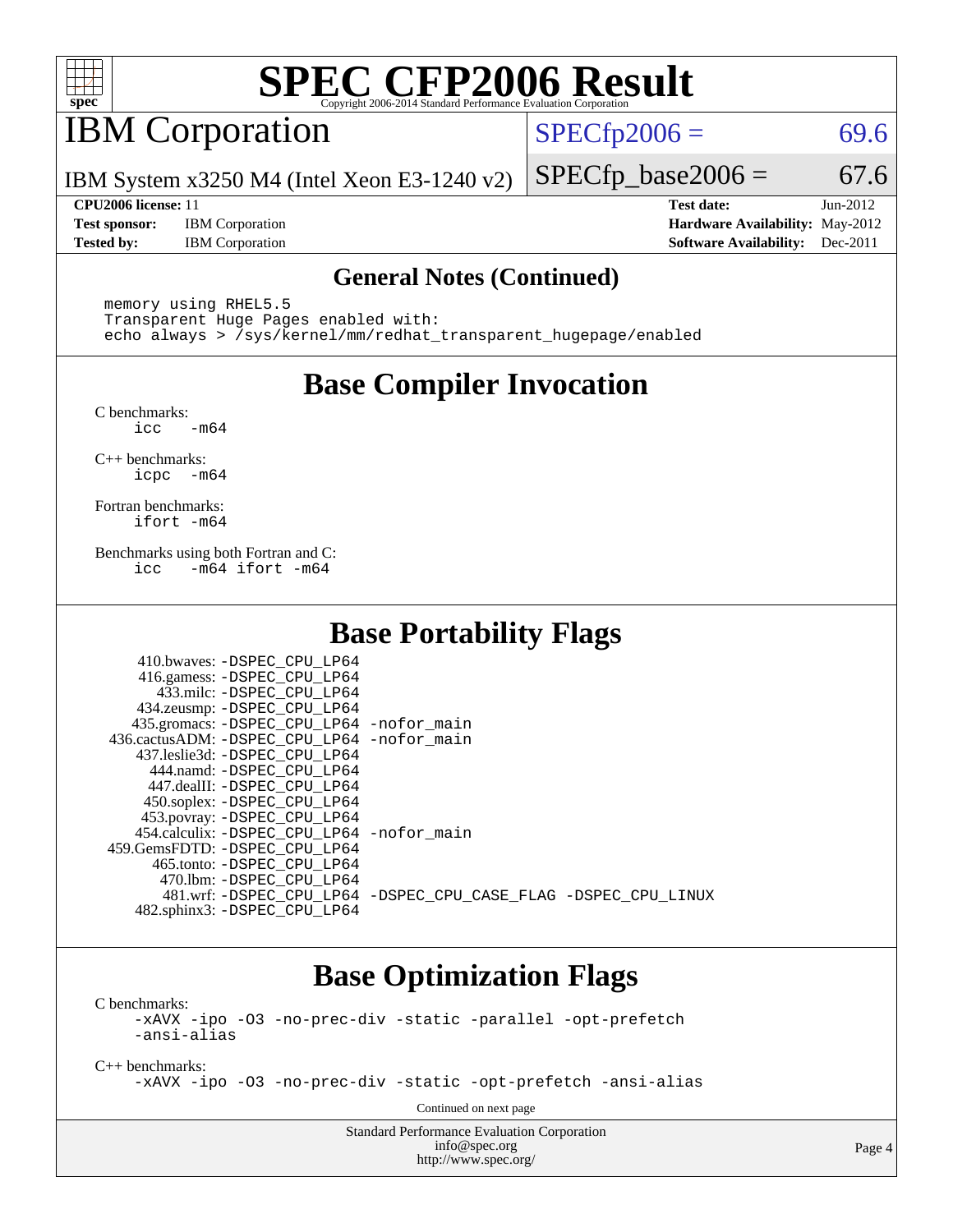

**IBM** Corporation

 $SPECTp2006 = 69.6$ 

IBM System x3250 M4 (Intel Xeon E3-1240 v2)

 $SPECfp\_base2006 = 67.6$ 

**[Test sponsor:](http://www.spec.org/auto/cpu2006/Docs/result-fields.html#Testsponsor)** IBM Corporation **[Hardware Availability:](http://www.spec.org/auto/cpu2006/Docs/result-fields.html#HardwareAvailability)** May-2012 **[Tested by:](http://www.spec.org/auto/cpu2006/Docs/result-fields.html#Testedby)** IBM Corporation **[Software Availability:](http://www.spec.org/auto/cpu2006/Docs/result-fields.html#SoftwareAvailability)** Dec-2011

**[CPU2006 license:](http://www.spec.org/auto/cpu2006/Docs/result-fields.html#CPU2006license)** 11 **[Test date:](http://www.spec.org/auto/cpu2006/Docs/result-fields.html#Testdate)** Jun-2012

## **[Base Optimization Flags \(Continued\)](http://www.spec.org/auto/cpu2006/Docs/result-fields.html#BaseOptimizationFlags)**

[Fortran benchmarks](http://www.spec.org/auto/cpu2006/Docs/result-fields.html#Fortranbenchmarks):

[-xAVX](http://www.spec.org/cpu2006/results/res2012q3/cpu2006-20120628-23225.flags.html#user_FCbase_f-xAVX) [-ipo](http://www.spec.org/cpu2006/results/res2012q3/cpu2006-20120628-23225.flags.html#user_FCbase_f-ipo) [-O3](http://www.spec.org/cpu2006/results/res2012q3/cpu2006-20120628-23225.flags.html#user_FCbase_f-O3) [-no-prec-div](http://www.spec.org/cpu2006/results/res2012q3/cpu2006-20120628-23225.flags.html#user_FCbase_f-no-prec-div) [-static](http://www.spec.org/cpu2006/results/res2012q3/cpu2006-20120628-23225.flags.html#user_FCbase_f-static) [-parallel](http://www.spec.org/cpu2006/results/res2012q3/cpu2006-20120628-23225.flags.html#user_FCbase_f-parallel) [-opt-prefetch](http://www.spec.org/cpu2006/results/res2012q3/cpu2006-20120628-23225.flags.html#user_FCbase_f-opt-prefetch)

[Benchmarks using both Fortran and C](http://www.spec.org/auto/cpu2006/Docs/result-fields.html#BenchmarksusingbothFortranandC):

[-xAVX](http://www.spec.org/cpu2006/results/res2012q3/cpu2006-20120628-23225.flags.html#user_CC_FCbase_f-xAVX) [-ipo](http://www.spec.org/cpu2006/results/res2012q3/cpu2006-20120628-23225.flags.html#user_CC_FCbase_f-ipo) [-O3](http://www.spec.org/cpu2006/results/res2012q3/cpu2006-20120628-23225.flags.html#user_CC_FCbase_f-O3) [-no-prec-div](http://www.spec.org/cpu2006/results/res2012q3/cpu2006-20120628-23225.flags.html#user_CC_FCbase_f-no-prec-div) [-static](http://www.spec.org/cpu2006/results/res2012q3/cpu2006-20120628-23225.flags.html#user_CC_FCbase_f-static) [-parallel](http://www.spec.org/cpu2006/results/res2012q3/cpu2006-20120628-23225.flags.html#user_CC_FCbase_f-parallel) [-opt-prefetch](http://www.spec.org/cpu2006/results/res2012q3/cpu2006-20120628-23225.flags.html#user_CC_FCbase_f-opt-prefetch) [-ansi-alias](http://www.spec.org/cpu2006/results/res2012q3/cpu2006-20120628-23225.flags.html#user_CC_FCbase_f-ansi-alias)

**[Peak Compiler Invocation](http://www.spec.org/auto/cpu2006/Docs/result-fields.html#PeakCompilerInvocation)**

[C benchmarks](http://www.spec.org/auto/cpu2006/Docs/result-fields.html#Cbenchmarks):  $\text{icc}$  -m64

[C++ benchmarks:](http://www.spec.org/auto/cpu2006/Docs/result-fields.html#CXXbenchmarks) [icpc -m64](http://www.spec.org/cpu2006/results/res2012q3/cpu2006-20120628-23225.flags.html#user_CXXpeak_intel_icpc_64bit_bedb90c1146cab66620883ef4f41a67e)

[Fortran benchmarks](http://www.spec.org/auto/cpu2006/Docs/result-fields.html#Fortranbenchmarks): [ifort -m64](http://www.spec.org/cpu2006/results/res2012q3/cpu2006-20120628-23225.flags.html#user_FCpeak_intel_ifort_64bit_ee9d0fb25645d0210d97eb0527dcc06e)

[Benchmarks using both Fortran and C](http://www.spec.org/auto/cpu2006/Docs/result-fields.html#BenchmarksusingbothFortranandC): [icc -m64](http://www.spec.org/cpu2006/results/res2012q3/cpu2006-20120628-23225.flags.html#user_CC_FCpeak_intel_icc_64bit_0b7121f5ab7cfabee23d88897260401c) [ifort -m64](http://www.spec.org/cpu2006/results/res2012q3/cpu2006-20120628-23225.flags.html#user_CC_FCpeak_intel_ifort_64bit_ee9d0fb25645d0210d97eb0527dcc06e)

## **[Peak Portability Flags](http://www.spec.org/auto/cpu2006/Docs/result-fields.html#PeakPortabilityFlags)**

Same as Base Portability Flags

## **[Peak Optimization Flags](http://www.spec.org/auto/cpu2006/Docs/result-fields.html#PeakOptimizationFlags)**

[C benchmarks](http://www.spec.org/auto/cpu2006/Docs/result-fields.html#Cbenchmarks):

 433.milc: [-xAVX](http://www.spec.org/cpu2006/results/res2012q3/cpu2006-20120628-23225.flags.html#user_peakPASS2_CFLAGSPASS2_LDFLAGS433_milc_f-xAVX)(pass 2) [-prof-gen](http://www.spec.org/cpu2006/results/res2012q3/cpu2006-20120628-23225.flags.html#user_peakPASS1_CFLAGSPASS1_LDFLAGS433_milc_prof_gen_e43856698f6ca7b7e442dfd80e94a8fc)(pass 1) [-ipo](http://www.spec.org/cpu2006/results/res2012q3/cpu2006-20120628-23225.flags.html#user_peakPASS2_CFLAGSPASS2_LDFLAGS433_milc_f-ipo)(pass 2) [-O3](http://www.spec.org/cpu2006/results/res2012q3/cpu2006-20120628-23225.flags.html#user_peakPASS2_CFLAGSPASS2_LDFLAGS433_milc_f-O3)(pass 2) [-no-prec-div](http://www.spec.org/cpu2006/results/res2012q3/cpu2006-20120628-23225.flags.html#user_peakPASS2_CFLAGSPASS2_LDFLAGS433_milc_f-no-prec-div)(pass 2) [-prof-use](http://www.spec.org/cpu2006/results/res2012q3/cpu2006-20120628-23225.flags.html#user_peakPASS2_CFLAGSPASS2_LDFLAGS433_milc_prof_use_bccf7792157ff70d64e32fe3e1250b55)(pass 2) [-static](http://www.spec.org/cpu2006/results/res2012q3/cpu2006-20120628-23225.flags.html#user_peakOPTIMIZE433_milc_f-static) [-auto-ilp32](http://www.spec.org/cpu2006/results/res2012q3/cpu2006-20120628-23225.flags.html#user_peakCOPTIMIZE433_milc_f-auto-ilp32) [-ansi-alias](http://www.spec.org/cpu2006/results/res2012q3/cpu2006-20120628-23225.flags.html#user_peakCOPTIMIZE433_milc_f-ansi-alias)

 $470.$ lbm: basepeak = yes

 482.sphinx3: [-xAVX](http://www.spec.org/cpu2006/results/res2012q3/cpu2006-20120628-23225.flags.html#user_peakOPTIMIZE482_sphinx3_f-xAVX) [-ipo](http://www.spec.org/cpu2006/results/res2012q3/cpu2006-20120628-23225.flags.html#user_peakOPTIMIZE482_sphinx3_f-ipo) [-O3](http://www.spec.org/cpu2006/results/res2012q3/cpu2006-20120628-23225.flags.html#user_peakOPTIMIZE482_sphinx3_f-O3) [-no-prec-div](http://www.spec.org/cpu2006/results/res2012q3/cpu2006-20120628-23225.flags.html#user_peakOPTIMIZE482_sphinx3_f-no-prec-div) [-unroll2](http://www.spec.org/cpu2006/results/res2012q3/cpu2006-20120628-23225.flags.html#user_peakCOPTIMIZE482_sphinx3_f-unroll_784dae83bebfb236979b41d2422d7ec2) [-ansi-alias](http://www.spec.org/cpu2006/results/res2012q3/cpu2006-20120628-23225.flags.html#user_peakCOPTIMIZE482_sphinx3_f-ansi-alias) [-parallel](http://www.spec.org/cpu2006/results/res2012q3/cpu2006-20120628-23225.flags.html#user_peakCOPTIMIZE482_sphinx3_f-parallel)

[C++ benchmarks:](http://www.spec.org/auto/cpu2006/Docs/result-fields.html#CXXbenchmarks)

```
 444.namd: -xAVX(pass 2) -prof-gen(pass 1) -ipo(pass 2) -O3(pass 2)
         -no-prec-div(pass 2) -prof-use(pass 2) -fno-alias
         -auto-ilp32
```
Continued on next page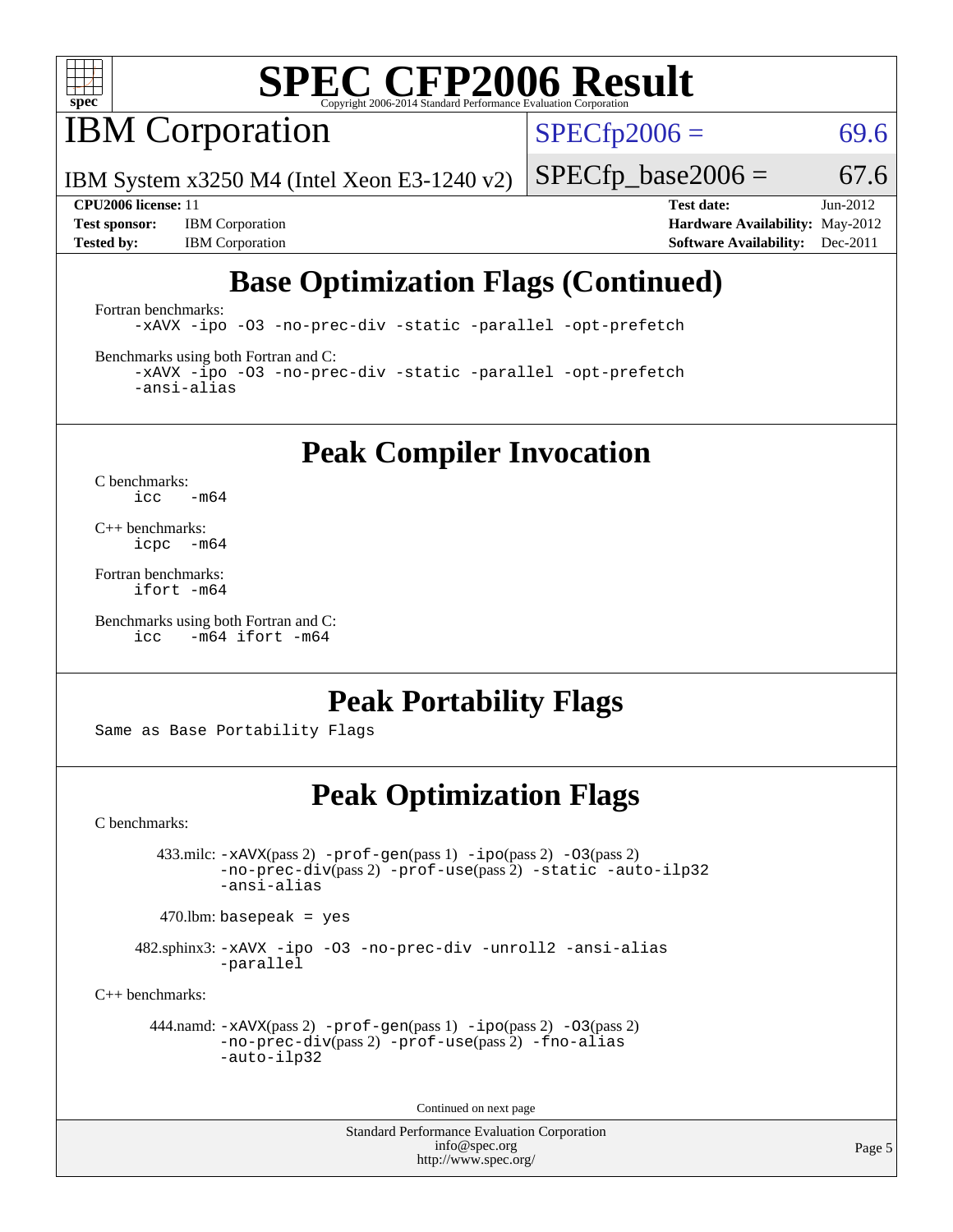

**IBM** Corporation

 $SPECfp2006 = 69.6$  $SPECfp2006 = 69.6$ 

IBM System x3250 M4 (Intel Xeon E3-1240 v2)

**[Tested by:](http://www.spec.org/auto/cpu2006/Docs/result-fields.html#Testedby)** IBM Corporation **[Software Availability:](http://www.spec.org/auto/cpu2006/Docs/result-fields.html#SoftwareAvailability)** Dec-2011

**[CPU2006 license:](http://www.spec.org/auto/cpu2006/Docs/result-fields.html#CPU2006license)** 11 **[Test date:](http://www.spec.org/auto/cpu2006/Docs/result-fields.html#Testdate)** Jun-2012 **[Test sponsor:](http://www.spec.org/auto/cpu2006/Docs/result-fields.html#Testsponsor)** IBM Corporation **[Hardware Availability:](http://www.spec.org/auto/cpu2006/Docs/result-fields.html#HardwareAvailability)** May-2012

 $SPECTp\_base2006 = 67.6$ 

## **[Peak Optimization Flags \(Continued\)](http://www.spec.org/auto/cpu2006/Docs/result-fields.html#PeakOptimizationFlags)**

```
 447.dealII: basepeak = yes
       450.soplex: basepeak = yes
     453.povray: -xAVX(pass 2) -prof-gen(pass 1) -ipo(pass 2) -03(pass 2)
                -no-prec-div(pass 2) -prof-use(pass 2) -unroll4 -ansi-alias
Fortran benchmarks: 
      410.bwaves: -xAVX -ipo -O3 -no-prec-div -opt-prefetch -parallel
                -static
      416.gamess: -xAVX(pass 2) -prof-gen(pass 1) -ipo(pass 2) -O3(pass 2)
                -no-prec-div(pass 2) -prof-use(pass 2) -unroll2
               -inline-level=0 -scalar-rep- -static
      434.zeusmp: basepeak = yes
      437.leslie3d: basepeak = yes
  459.GemsFDTD: -xAVX(pass 2) -prof-gen(pass 1) -ipo(pass 2) -O3(pass 2)
                -no-prec-div(pass 2) -prof-use(pass 2) -unroll2
                -inline-level=0 -opt-prefetch -parallel
        465.tonto: -xAVX(pass 2) -prof-gen(pass 1) -ipo(pass 2) -O3(pass 2)
                -no-prec-div(pass 2) -prof-use(pass 2) -inline-calloc
                -opt-malloc-options=3-auto-unroll4
Benchmarks using both Fortran and C: 
     435.gromacs: basepeak = yes
 436.cactusADM: basepeak = yes 454.calculix: -xAVX -ipo -O3 -no-prec-div -auto-ilp32 -ansi-alias
        481 \text{.m}: basepeak = yes
                     The flags files that were used to format this result can be browsed at
```
<http://www.spec.org/cpu2006/flags/Intel-ic12.1-official-linux64.20111122.html> <http://www.spec.org/cpu2006/flags/IBM-Platform-Flags-V1.2-IVB-A.html>

You can also download the XML flags sources by saving the following links: <http://www.spec.org/cpu2006/flags/Intel-ic12.1-official-linux64.20111122.xml> <http://www.spec.org/cpu2006/flags/IBM-Platform-Flags-V1.2-IVB-A.xml>